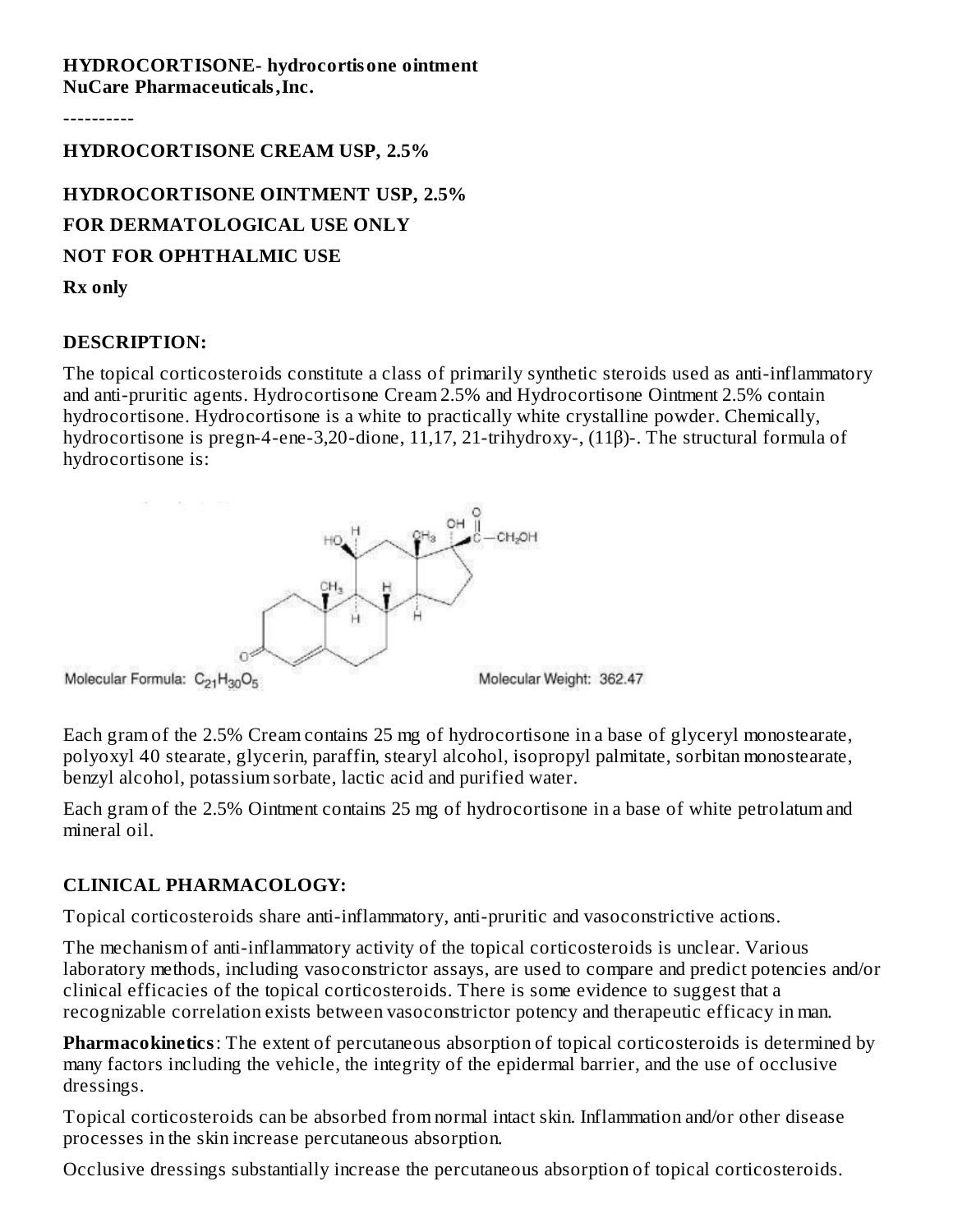Thus, occlusive dressings may be a valuable therapeutic adjunct for treatment of resistant dermatoses ( **SEE DOSAGE AND ADMINISTRATION**).

Once absorbed through the skin, topical corticosteroids are handled through pharmacokinetic pathways similar to systemically administered corticosteroids. Corticosteroids are bound to plasma proteins in varying degrees. Corticosteroids are metabolized primarily in the liver and are then excreted by the kidneys. Some of the topical corticosteroids and their metabolites are also excreted into the bile.

# **INDICATIONS AND USAGE:**

Topical corticosteroids are indicated for the relief of the inflammatory and pruritic manifestations of corticosteroid-responsive dermatoses.

# **CONTRAINDICATIONS:**

Topical corticosteroids are contraindicated in those patients with a history of hypersensitivity to any of the components of the preparation.

# **PRECAUTIONS:**

**General:** Systemic absorption of topical corticosteroids has produced reversible hypothalamicpituitary-adrenal (HPA) axis suppression, manifestations of Cushing's syndrome, hyperglycemia, and glucosuria in some patients.

Conditions which augment systemic absorption include the application of the more potent steroids, use over large surface areas, prolonged use, and the addition of occlusive dressings.

Therefore, patients receiving a large dose of a potent topical steroid applied to a large surface area or under an occlusive dressing should be evaluated periodically for evidence of HPA axis suppression by using the urinary free cortisol and ACTH stimulation tests. If HPA axis suppression is noted, an attempt should be made to withdraw the drug, to reduce the frequency of application, or to substitute a less potent steroid.

Recovery of HPA axis function is generally prompt and complete upon discontinuation of the drug.

Infrequently, signs and symptoms of steroid withdrawal may occur, requiring supplemental systemic corticosteroids.

Children may absorb proportionally larger amounts of topical corticosteroids and thus be more susceptible to systemic toxicity (See **PRECAUTIONS-Pediatric Us e**).

If irritation develops, topical corticosteroids should be discontinued and appropriate therapy instituted.

In the presence of dermatological infections, the use of an appropriate antifungal or antibacterial agent should be instituted. If a favorable response does not occur promptly, the corticosteroid should be discontinued until the infection has been adequately controlled.

**Information for the Patient:** Patients using topical corticosteroids should receive the following information and instructions:

- 1. This medication is to be used as directed by the physician. It is for external use only. Avoid contact with the eyes.
- 2. Patients should be advised not to use this medication for any disorder other than for which it was prescribed.
- 3. The treated skin area should not be bandaged or otherwise covered or wrapped so as to be occlusive unless directed by the physician.
- 4. Patients should report any signs of local adverse reactions especially under occlusive dressing.
- 5. Parents of pediatric patients should be advised not to use tight-fitting diapers or plastic pants on a child being treated in the diaper area, as these garments may constitute occlusive dressings.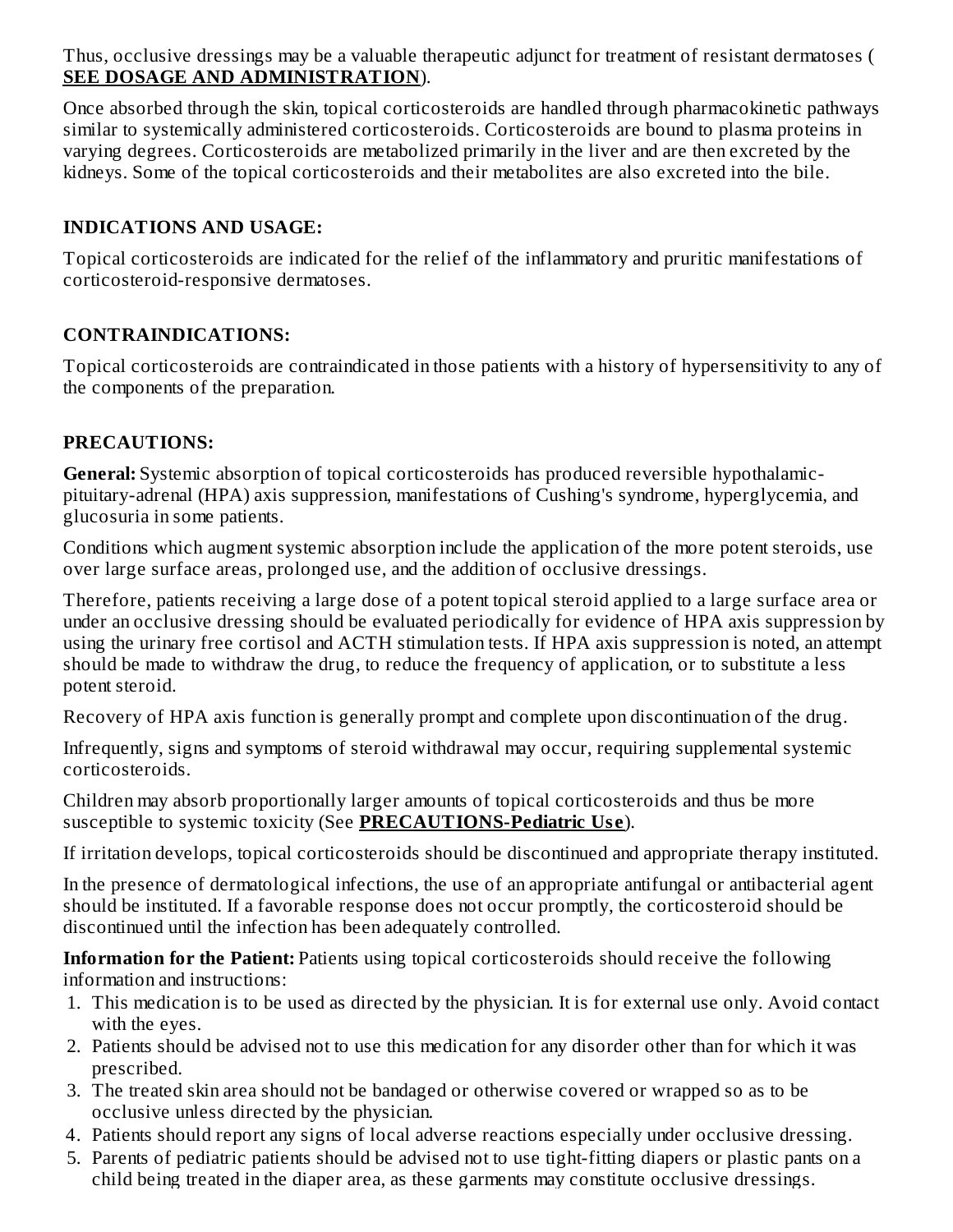**Laboratory tests:** The following tests may be helpful in evaluating HPA axis suppression: Urinary free cortisol test; ACTH stimulation test.

child being treated in the diaper area, as these garments may constitute occlusive dressings.

**Carcinogenesis, Mutagenesis and Impairment of Fertility:** Long-term animal studies have not been performed to evaluate the carcinogenic potential or the effect on fertility of topical corticosteroids.

Studies to determine mutagenicity with prednisolone and hydrocortisone have revealed negative results.

**Pregnancy:** Teratogenic Effects – *Pregnancy Category C*. Corticosteroids are generally teratogenic in laboratory animals when administered systemically at relatively low dosage levels. The more potent corticosteroids have been shown to be teratogenic after dermal application in laboratory animals. There are no adequate and well-controlled studies in pregnant women on teratogenic effects from topically applied corticosteroids. Therefore, topical corticosteroids should be used during pregnancy only if the potential benefit justifies the potential risk to the fetus. Drugs of this class should not be used extensively on pregnant patients, in large amounts, or for prolonged periods of time.

**Nursing Mothers:** It is not known whether topical administration of corticosteroids could result in sufficient systemic absorption to produce detectable quantities in breast milk. Systemically administered corticosteroids are secreted into breast milk in quantities *not* likely to have a deleterious effect on the infant. Nevertheless, caution should be exercised when topical corticosteroids are administered to a nursing woman.

**Pediatric Us e:** *Pediatric patients may demonstrate greater susceptibility to topical corticosteroid-induced hypothalamic-pituitary-adrenal (HPA) axis suppression and Cushing's syndrome than mature patients because of a larger skin surface area to body weight ratio.*

Hypothalamic-pituitary-adrenal (HPA) axis suppression, Cushing's syndrome, and intracranial hypertension have been reported in pediatric patients receiving topical corticosteroids. Manifestations of adrenal suppression in pediatric patients include linear growth retardation, delayed weight gain, low plasma cortisol levels, and absence of response to ACTH stimulation. Manifestations of intracranial hypertension include bulging fontanelles, headaches, and bilateral papilledema.

Administration of topical corticosteroids to pediatric patients should be limited to the least amount compatible with an effective therapeutic regimen. Chronic corticosteroid therapy may interfere with the growth and development of pediatric patients.

# **ADVERSE REACTIONS:**

The following local adverse reactions are reported infrequently with topical corticosteroids, but may occur more frequently with the use of occlusive dressings. These reactions are listed in an approximate decreasing order of occurrence: burning, itching, irritation, dryness, folliculitis, hypertrichosis, acneiform eruptions, hypopigmentation, perioral dermatitis, allergic contact dermatitis, maceration of the skin, secondary infection, skin atrophy, striae and miliaria.

#### **OVERDOSAGE:**

Topically applied corticosteroids can be absorbed in sufficient amounts to produce systemic effects (See **PRECAUTION**).

#### **DOSAGE AND ADMINISTRATION:**

Apply to the affected area as a thin film 2 to 4 times daily depending on the severity of the condition.

Occlusive dressings may be used for the management of psoriasis or recalcitrant conditions. If an infection develops, the use of occlusive dressings should be discontinued and appropriate antimicrobial therapy instituted.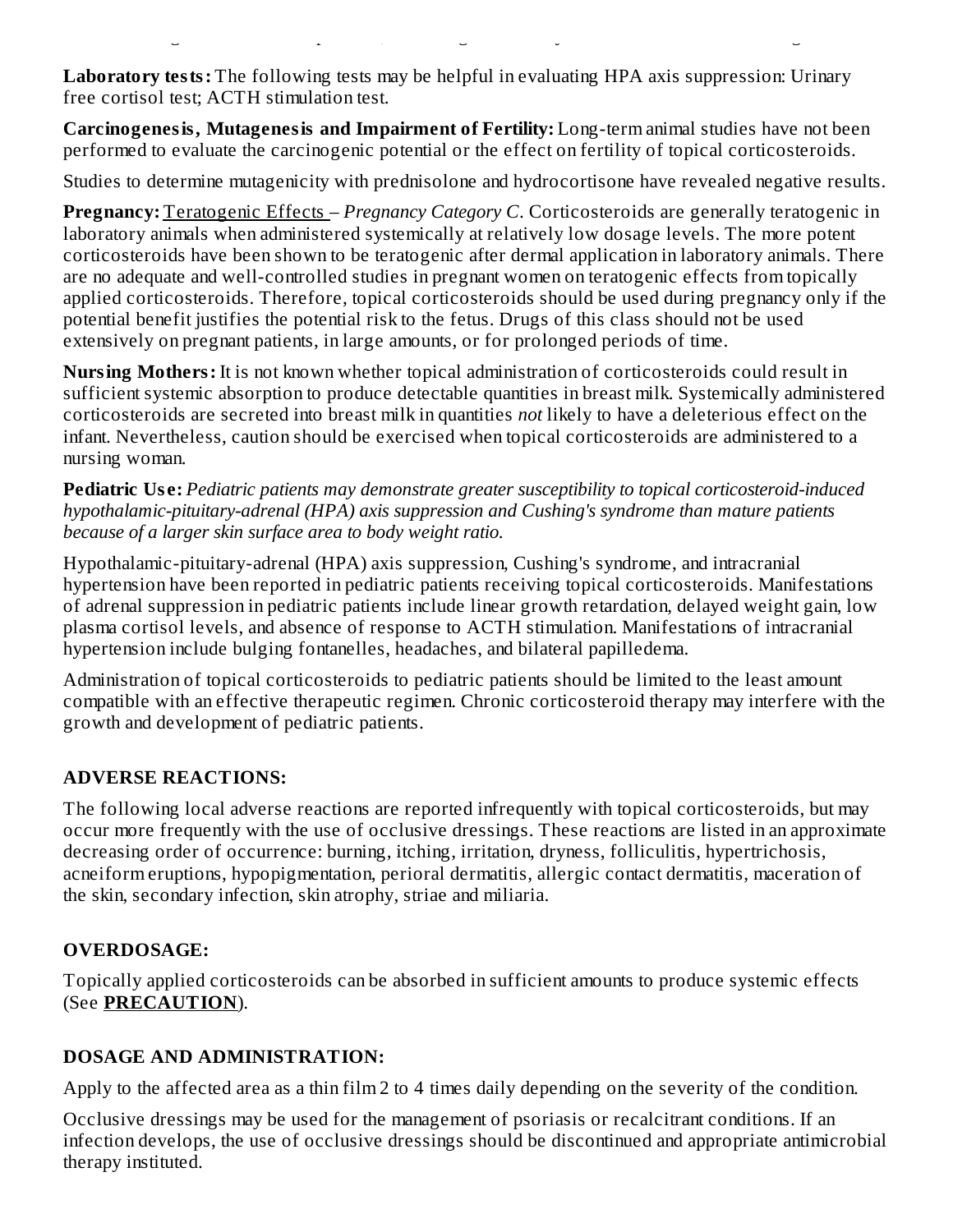# **HOW SUPPLIED:**

NDC 680711581-3 Box of 28.35g Store at controlled room temperature 15° - 30°C (59° - 86°F). **E. FOUGERA & CO.**

A division of

#### **Fougera**

PHARMACEUTICALS INC.

Melville, New York 11747 46165000A

R06/15

#145



| <b>HYDROCORTISONE</b>                                                    |                         |                    |                               |                |  |  |  |  |  |
|--------------------------------------------------------------------------|-------------------------|--------------------|-------------------------------|----------------|--|--|--|--|--|
| hydrocortisone ointment                                                  |                         |                    |                               |                |  |  |  |  |  |
|                                                                          |                         |                    |                               |                |  |  |  |  |  |
| <b>Product Information</b>                                               |                         |                    |                               |                |  |  |  |  |  |
| <b>Product Type</b>                                                      | HUMAN PRESCRIPTION DRUG | Item Code (Source) | NDC:68071-1581(NDC:0168-0146) |                |  |  |  |  |  |
| <b>Route of Administration</b>                                           | <b>TOPICAL</b>          |                    |                               |                |  |  |  |  |  |
|                                                                          |                         |                    |                               |                |  |  |  |  |  |
|                                                                          |                         |                    |                               |                |  |  |  |  |  |
| <b>Active Ingredient/Active Moiety</b>                                   |                         |                    |                               |                |  |  |  |  |  |
| <b>Ingredient Name</b>                                                   |                         |                    | <b>Basis of Strength</b>      | Strength       |  |  |  |  |  |
| HYDRO CORTISONE (UNII: WI4X0 X7BPJ) (HYDROCORTISONE - UNII: WI4X0 X7BPJ) |                         |                    | <b>HYDROCORTISONE</b>         | $25$ mg in 1 g |  |  |  |  |  |
|                                                                          |                         |                    |                               |                |  |  |  |  |  |
|                                                                          |                         |                    |                               |                |  |  |  |  |  |